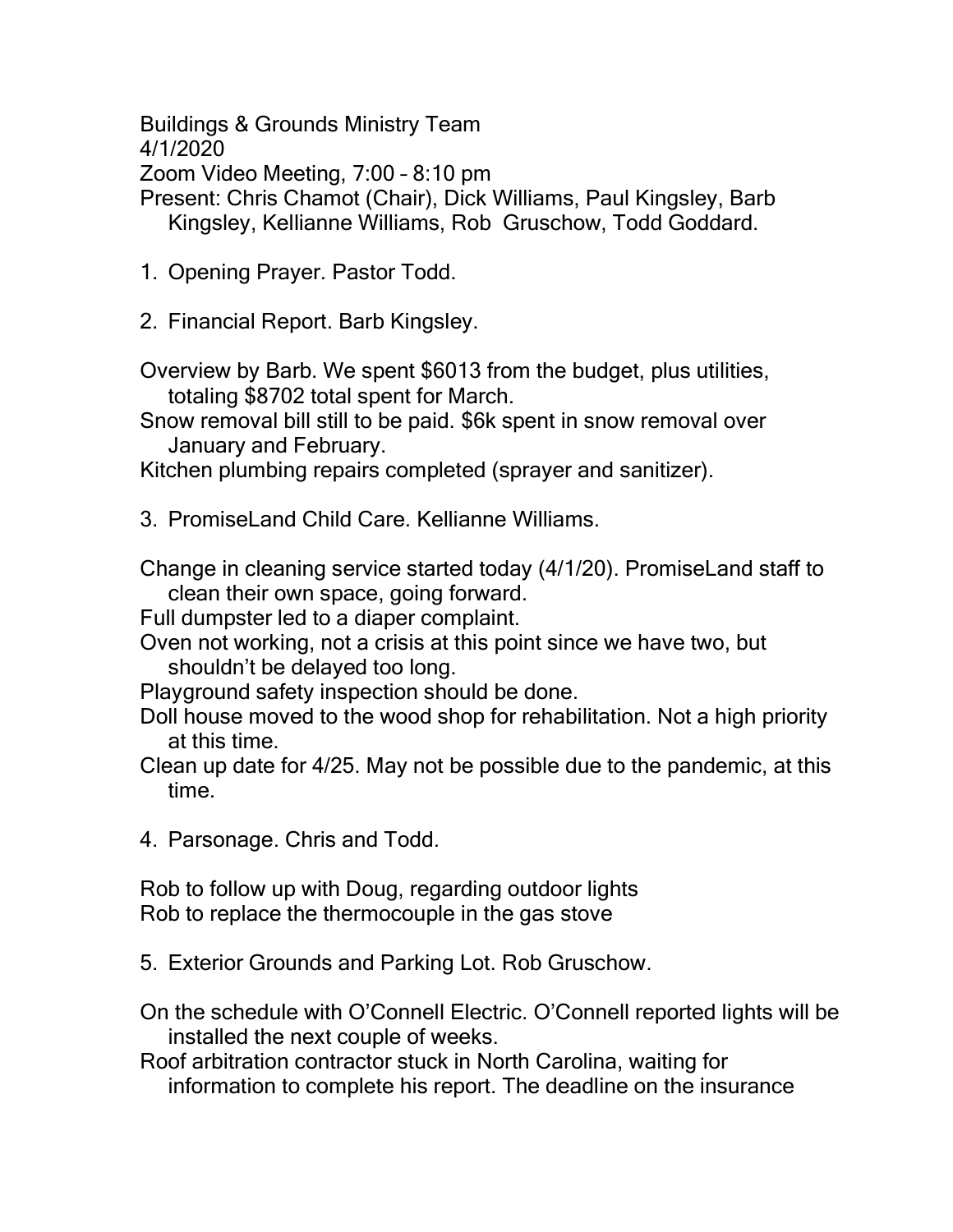company check is quickly approaching, Rob to check on the status. (Brad … representing our arbiter … indicated he would work with

Church Mutual to address the check issue).

Parking lot potholes. Rob to see if Leon Perkins will fill them. Lawn mower. Rob to get it ready for the season.

Garbage surround fence needs to be replaced. Chris to follow up regarding finances and planning.

6. Sanctuary. Dick Wallace

Nothing to report

7. Network / Audio & Video

Computer room has been cleaned out. Still more to be done.

- Network server installed and to be configured, donated by Bill Darron. Bill has remote access to church computers. He bringing necessary church computers onto the new network and installing Windows Professional and Office 365.
- Streaming video. Current service limited, so moving to streaming live video to Youtube Live and Facebook Live, embedding the Youtube Live feed into the webpage. Hardware and software configuration problems still being identified.
- Sanctuary computer. Replacement being rebuilt. Current computer will become a backup.
- Audio. Gary Prok and Kern Haynes are working to learn the board, restore dead microphones, and resurrect dead monitors.
- Bill Darron will be drafting a network architecture document and an orientation guide for A/V Volunteer Team members.
- Hearing loop is intact, but without an amplifier. Paul to look into getting it operating.
- 8. New Business
- Dick is able to complete window trim in the new office, hopefully this week.
- New cleaning schedule negotiated with our cleaning contractor. Fri night cleaning for non PromiseLand parts of the church. Perhaps we should think about Monday cleaning after we open the building once again.